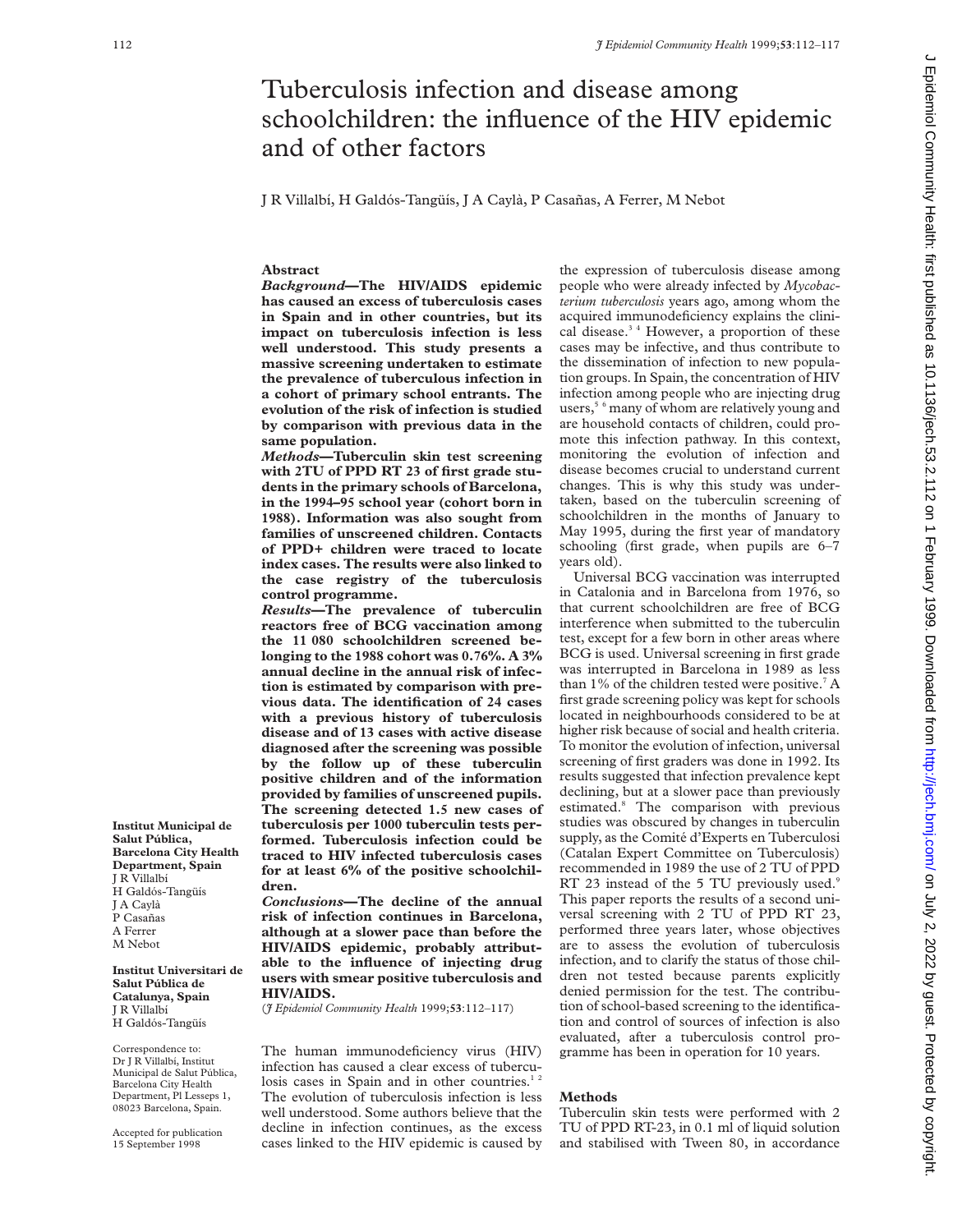*Table 1 Prevalence of tuberculin reactors according to the screening in the 1988 cohort by school district. Barcelona, 1994–95*

| District            | $PPD+$ | Schoolchildren screened | Prevalence $(\%)$ |
|---------------------|--------|-------------------------|-------------------|
| Ciutat Vella        | 10     | 469                     | 2.13              |
| Eixample            | 12     | 1461                    | 0.82              |
| <b>Sants</b>        |        | 1026                    | 0.68              |
| Les Corts           |        | 714                     | 0.14              |
| Sarria-Sant Gervasi | 12     | 2037                    | 0.59              |
| Gracia              |        | 734                     | 0.95              |
| Horta-Guinardo      | 13     | 1348                    | 0.96              |
| Nou Barris          | 8      | 944                     | 0.84              |
| Sant Andreu         | 6      | 988                     | 0.61              |
| Sant Marti          | 8      | 1362                    | 0.58              |
| Total Barcelona     | 84     | 11074                   | 0.76              |

with the recommendations of the Departament de Sanitat i Seguretat Social (DSSS, the Health Department of the Catalan Government), and the National Consensus on Tuberculosis of Spain.<sup>9 10</sup> As in the 1991–92 survey, tests were performed according to Mantoux procedure by nurses from the municipal school health teams, who had been previously trained to reach standardisation in skin test placement and reading, and who had wide experience in this task. Readings were made 72 hours after injection, and a test was considered to be positive when an induration with a diameter of 5 mm or more was measured, following the current guidelines, defined according to the low prevalence of atypical mycobacteria in Barcelona.<sup>9-12</sup>

Families of first grade pupils were informed before the test administration, and information was sought on previous tuberculin tests, as well as on place of birth and BCG vaccination, for those children not born in Catalonia. Rosters of all first graders, including date and place of birth, were kept. Children with a positive test were referred to the clinics of the Tuberculosis Prevention and Control Program of the DSSS. Those children testing positive who failed to attend the clinic were followed up to ascertain

the causes. Thus, PPD+ children were classified according to the reason for testing positive: current or former cases of tuberculosis, infected without tuberculous disease, or BCG reactors free of tuberculosis. The nominal register of cases managed by the Division of Epidemiology of the Municipal Institute of Health was linked with the list of PPD+ children, to find out the cases of tuberculosis in the 1988 cohort who had been reported before the screening.<sup>13</sup>

Most schoolchildren screened were six years old at the time of the screening, but some were seven or even older. In fact, according to the existing regulations, children beginning first grade in 1994–95 are those children born in 1988, who must be six years old in 1995. As the screening was undertaken between January and May 1995, some of them were already seven years old when tested. Because some repeatees are included in first grade, only data from the 1988 birth cohort are included. Annual risk of infection (ARI) is estimated by  $1-(1-P)^{1/age}.$ <sup>14 15</sup> Results are shown by school district, and compared with information available from previous years. The  $\chi^2$  test was used to compare proportions.

#### **Results**

The screening was offered to all schools in the city, and 379 schools, with 99.7% of all first graders, participated. In the 1988 cohort, 11 200 tests were made, and 11 080 read, with 90 testing positive. All were referred to the Tuberculosis Prevention and Control Program Clinics, where six of them, who were found to have been born outside Catalonia and to be BCG vaccine recipients were eventually considered to be vaccine reactors free of tuberculosis. Thus, there were 84 positive tests, with an



*Figure 1 Proportion of tuberculin reactors among first grade schoolchildren by birth cohort. Barcelona, 1985–86 to 1994–95.*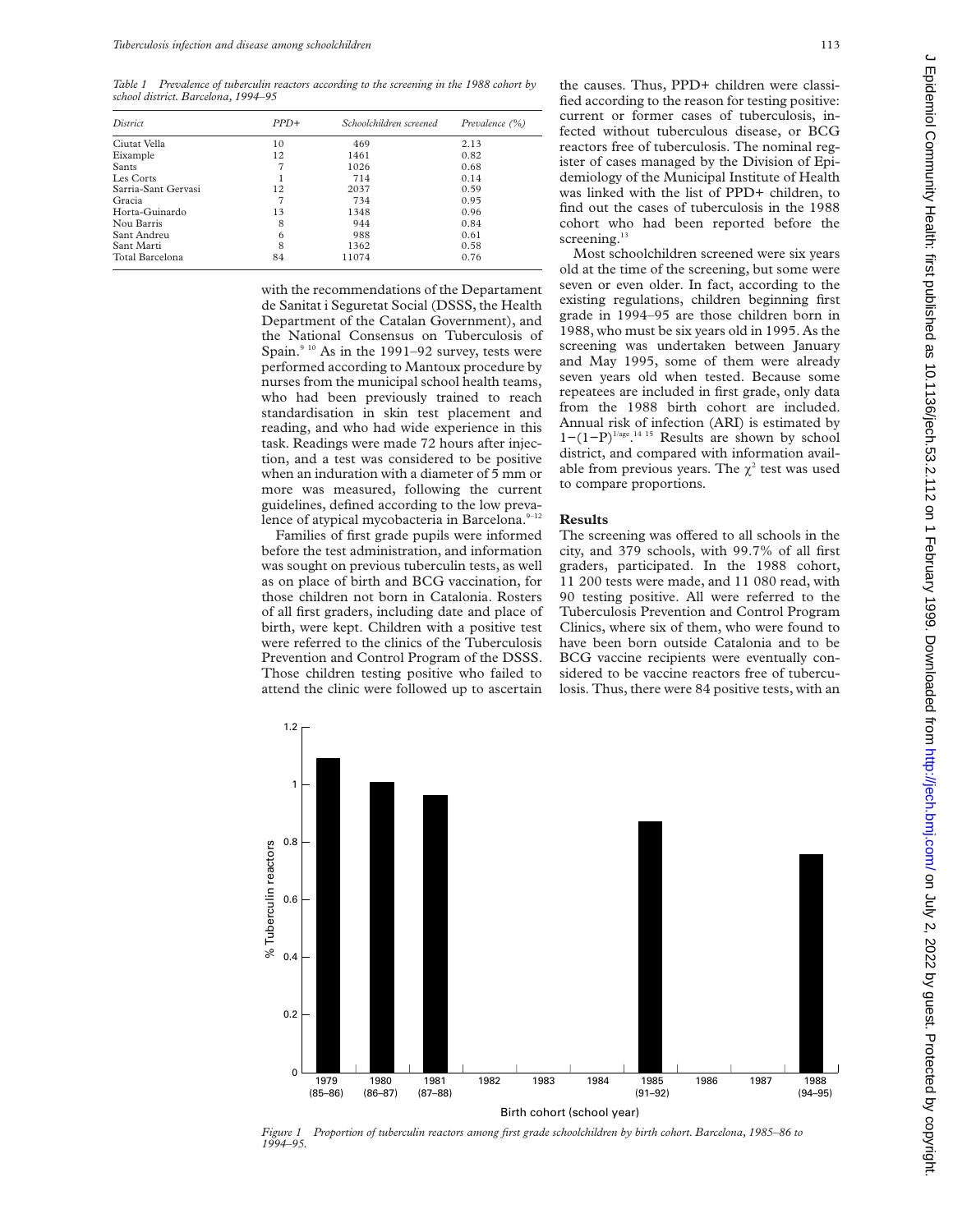

*Figure 2 Survey results and reported tuberculosis cases in the 1988 cohort. Barcelona, 1994–95.*

estimated prevalence of 0.76%. The ARI estimate for 1994–95 is 0.10%. Table 1 presents the prevalence of PPD+ by school district. It fluctuates between 2.13% in the inner city Ciutat Vella district and 0.14% in Les Corts. Among the 10 PPD+ in Ciutat Vella, three were children from immigrant families from developing countries.

The results of tuberculin screenings in first grade, which were done with similar methods in the Barcelona schools over a decade, between 1985–86 (cohort born in 1979) and 1994–95 (cohort born in 1988) are shown in figure 1. However, until 1989–90 the DSSS supplied 5TU PPD RT-23, and 2TU PPD RT-23 was supplied afterwards. The annual mean decline of the ARI is 3% by comparison of the 1994–95 estimate with the previous estimate of 0.12% in 1991–92.

In this survey, systematic information on previous tests was sought from families. The families of 204 children whose parents denied consent for PPD testing, provided written information, and a positive result was reported for 43. If these data are combined with the screening results, the frequency of infection would be 127 among the 11 404 first graders for whom some information is available (1.11%). Then the ARI would be estimated at 0.16, a figure that is not comparable to previous data, which were derived from the results of the direct reading of PPD tests.

The follow up of the 127 PPD+ (84 found by screening and 43 reported by families, but not screened) confirmed the presence of 68 children with infection but free from tuberculous disease, 24 children with a previous history of tuberculosis, and of 13 cases of active disease diagnosed after the screening. Despite several attempts, the families of 22 children with a positive test could not be located for follow up. Through the linkage of this information with the nominal case registry, it was found that among the 24 children with a history of tuberculosis, 23 had been already reported to the case registry (95.8% completeness in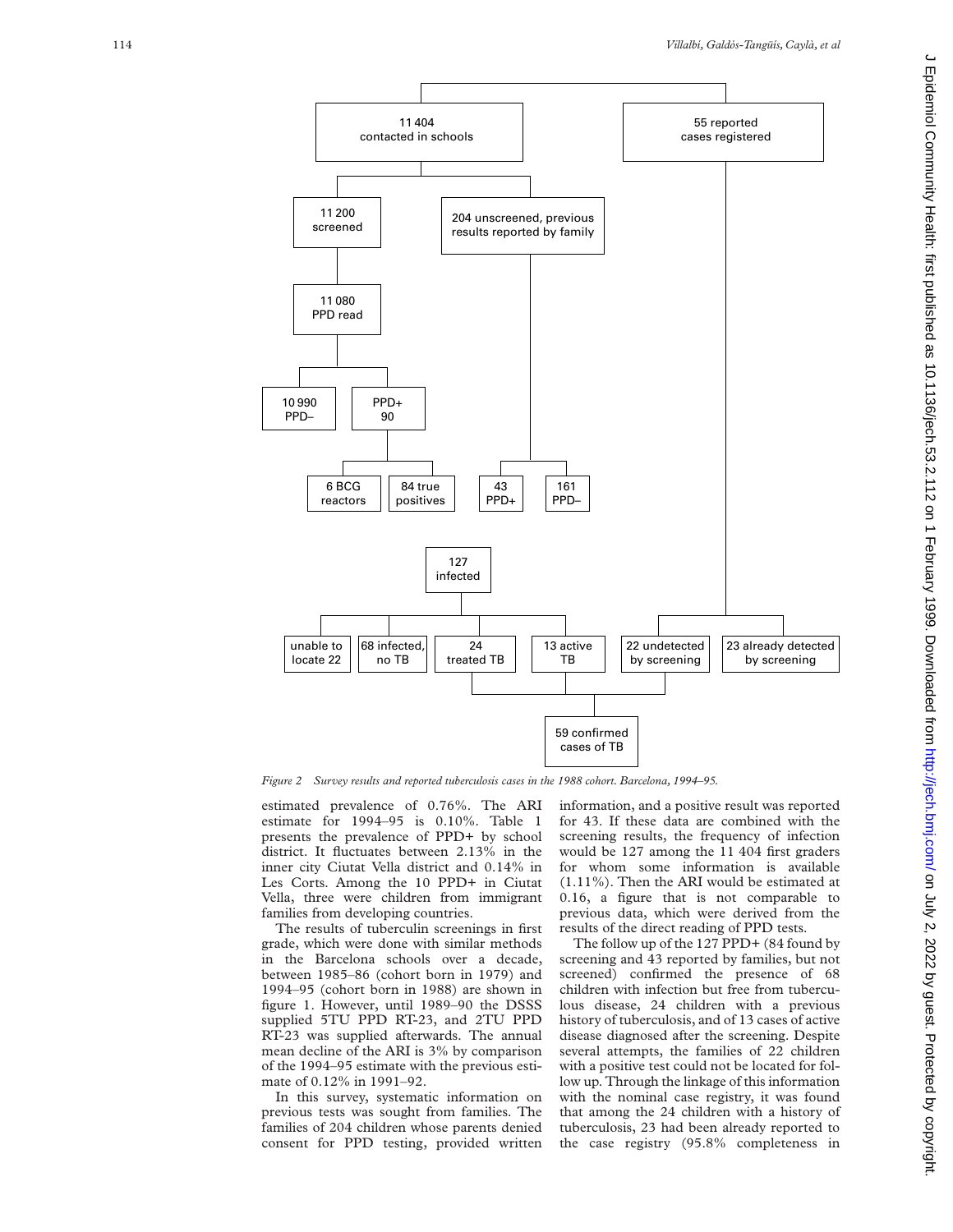reporting). The non-reported case had been diagnosed in a private centre and treated with an appropriate course of therapy. The nominal case registry had information on 22 more children from the 1988 birth cohort with a history of tuberculosis, so the total number of children with a history of disease may increase to 59, and the number of infected children to 149. Figure 2 summarises the combination of survey data and registry information.

The source of infection was found for 42 children, 33 of the 59 children with tuberculosis disease (55.9%), and 9 of the 68 children who were infected but disease free (13.2%) (p<0.001). Four index cases were detected through the screening, while 38 were already known. Among the 33 first grade cases whose source of infection could be found, six were related with HIV infected patients. Four cases among first graders were related to a single index case, a smear positive and HIV− teacher, infected by a smear positive and HIV+ brother with a history of intravenous drug use. Thus, six children with the disease may be traced to smear positive HIV+ cases, all of them with a history of intravenous drug use (18.2% of the 33 children whose contacts could be studied, and 10.2% of the 59 children with the disease). Among the 149 children who had either been cases of tuberculosis or only infected with *M tuberculosis*, a source of infection related to HIV could be found for nine (6%).

The screening of 11 080 first graders resulted in the finding of 13 new cases among children, and four new cases among adults, who were index cases. Thus the yield of the screening was the detection and treatment of 1.5 previously unknown cases per 1000 tests (besides the chemoprophylaxis among children infected and free of disease).

#### **Discussion**

The comparability of these results with those of previous surveys may be considered. As the city population is rather stable, the proportion of unscreened children is similar in different surveys: in 1988 there were 13 556 births from city residents, and in 1994–95 there were 11 080 tests among this cohort (81.7%); in the 1991–92 survey, 12 007 tests were done in the 1985 cohort, which had numbered 15 190 births (79%). The reporting of previous tuberculin tests by families does not decrease screening coverage. On the contrary, it provides information on a fraction of the unscreened children, which sheds new light on those not covered by the screening, suggesting that many of them have been in contact with *M tuberculosis*. Although the accuracy of parental reporting has not been ascertained, this finding is relevant for the interpretation of screening surveys, and points to the small unscreened fraction as crucial in the understanding of the results. Although any estimate of the current situation must take into account the information reported by families, to maintain the internal validity of infection decline estimates, only data derived from the PPD tests actually performed during the survey should be used, to

preserve comparability, as information reported by families on unscreened children was not available for previous surveys.

The comparison of these results with those of other studies in Spain raises methodological issues. In recent years, screenings using similar methods have been conducted in the Region of Murcia, and the estimated prevalence has been slightly lower than in Barcelona, which is understandable as infection prevalence is higher in the pockets of marginality found in large cities.<sup>16 17</sup> The comparison of these results with those in the Region of Madrid would be most interesting: a recent survey in Madrid found  $0.3\%$  of PPD+.<sup>18</sup> Unfortunately, the comparison is not appropriate, because the sampling method in the Madrid Region (a stratified sampling with three strata and a sampling fraction of 4.4%) is very likely to underestimate prevalence for a low frequency event with a frequently aggregate occurrence such as tuberculosis infection. In Barcelona, if the three schools with more than two positive tests (all of which were in the inner city) had not been screened, the estimated prevalence would have been 12% lower. The probability that one of these schools would be included in a sample such as in the Madrid screening is lower than 0.02. Besides, there is no information for unscreened children in Madrid. Thus, comparisons with the Madrid Region prevalence should not be undertaken.

The 22 reported cases in the nominal case registry that were not found by the screening, point to the fact that the unscreened children differ from the screened. Although some of these children may belong to families who have moved from the city, most probably they were either absent from schools on screening days, or their families refused the tuberculin test and did not report the history. Perhaps they fear negative social reactions in the school setting because of tuberculosis. If we accept these cases as city residents and add them to the screening results, we could estimate 59 cases over the first seven years of age for the 13 556 children born in 1988: an annual incidence rate of 62.2 cases per 100 000 person years, which seems rather high for our social context. These figures may be overestimates because of two reasons. In the first place, because they include selective information from unscreened subjects who enter the denominator only because they enter the numerator. In the second place, because some PPD+ may be false positives because of atypical mycobacteria. They are likely to be among those PPD+ for whom no index case was found. We have found more index cases among contacts of cases than among contacts of PPD+, although it may be that the contact tracing effort is more intense for a clinical disease case than for a positive tuberculin test. If close contact with a smear positive case is more likely to result in tuberculosis disease than in just infection, contact tracing is more likely to identify sources of infection that resulted in new cases. The studies on atypical mycobacteria conducted in Barcelona 15 years ago,  $11^{12}$  which established a low prevalence of atypical mycobacteria, should be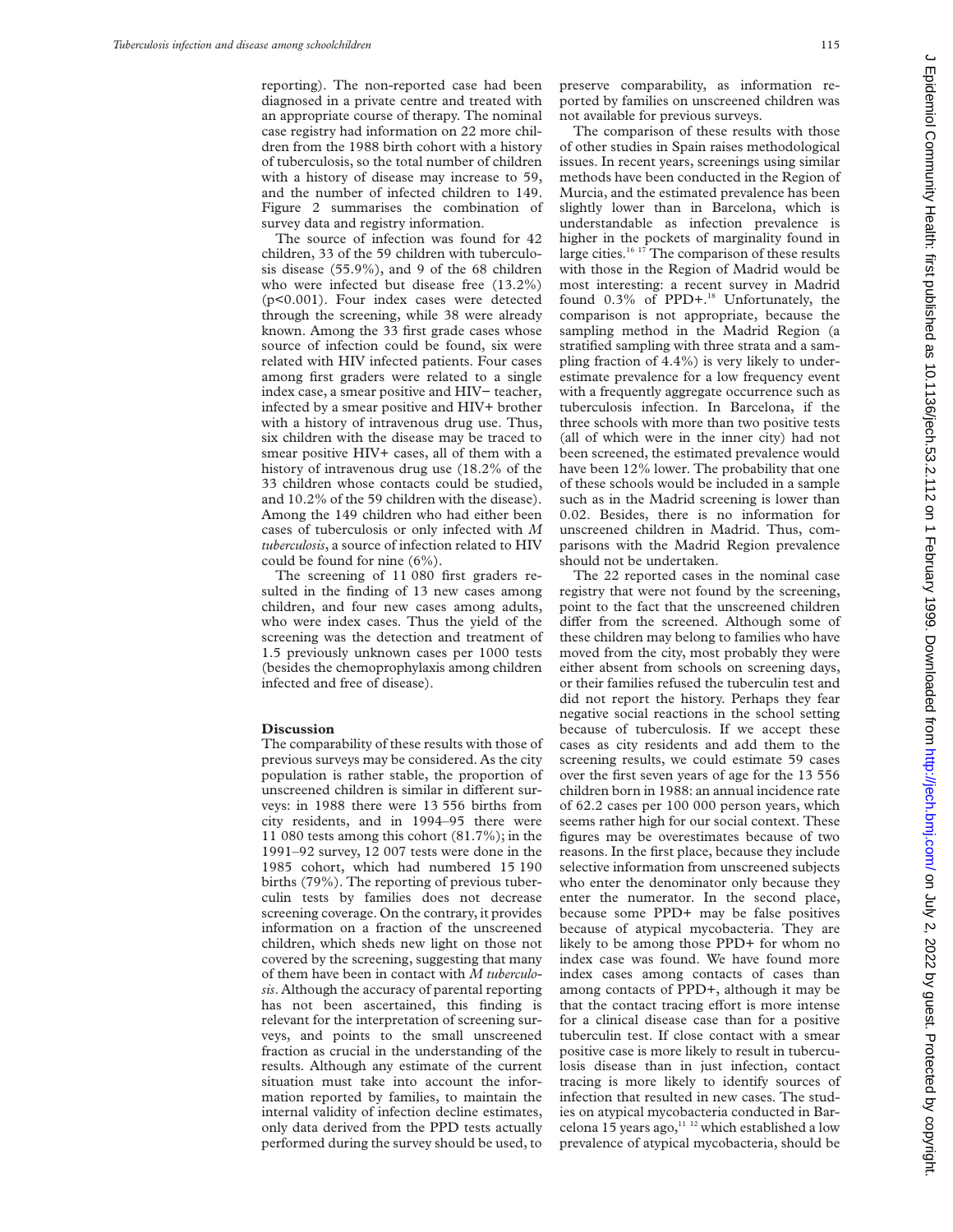repeated, as its ecology may have changed in the meantime.

As this study shows, it is difficult to have an accurate estimate of infection prevalence in a community. For most populations, comprehensive data linking cross sectional surveys and case registries are not available. The 1.32% prevalence, estimated by combining survey data and the registry information, almost doubles the 0.76% prevalence estimated from the direct PPD test results. It reflects the current situation in the city, where a comprehensive control programme has now been in operation for 10 years, and questions survey results from areas without a surveillance programme and that ignore the unscreened population. Recently, studies based on active surveillance methods have estimated incidence rates similar or higher than in Barcelona for other areas in Spain for which case rates previously derived from routine reporting were low.<sup>19</sup><sup>2</sup>

These results strongly suggest that the decline of tuberculosis infection in the city of Barcelona continues, although at a slower pace than estimated before the HIV epidemic.<sup>78</sup> Thus, despite the relatively high AIDS incidence rates and the associated increase in reported cases of tuberculosis from 1989 to 1991,<sup>13</sup> tuberculosis infection among children has not increased. This conclusion is relevant for Barcelona, for Spain, and for other countries with a similar epidemiological pattern. The change from 5TU to 2TU in the PPD test made the comparison of the 1992 survey results with previous surveys problematic, but now this conclusion may be reached despite some limitations of this study, as both the 1992 and 1995 surveys have been based in 2TU. In fact, we may have overestimated the ARI because of the increasing number of children from families immigrating from developing countries, as their rates of infection may reflect the risk in their country of origin rather than the risk in the city.<sup>21-23</sup> While some are born in Spain, others were born in other countries and immigrated later on: in the early 90s, about 2% of all live births are to mothers born in a developing country. It is hard to disentangle their influence in more depth. Analysis by place of birth or guessing ethnicity from children's names have limited validity, and the routine collection of information on race or ethnicity in vital and census statistics is currently not considered acceptable in Spain.

The screening was undertaken to better understand the current epidemiology of tuberculosis infection. However, it has also resulted in the early detection of both cases and infected schoolchildren from the 1988 cohort, and thus chemotherapies and chemoprophylaxis should decrease the risk of disease incidence in this cohort. Because of this screening, several index cases previously unknown have been detected. Its yield is higher in our context than in other settings, $24$  and it should not be overlooked, especially in deprived areas. This strategy was already being used in those neighbourhoods considered to be at higher risk, and this should result in a decrease in the future disease incidence among the screened cohorts. In fact,

#### KEY POINTS

- $\bullet$  Tuberculosis infection among children keeps declining in an urban population with an organised tuberculosis control programme despite the resurgence of tuberculosis reports associated with the HIV/AIDS epidemic.
- When conducting a large scale tuberculin survey in schools, attention should be paid to the fact that many children with a history of tuberculosis or with a previously known infection are likely to be among the non-participants.
- In one of the urban areas with higher AIDS incidence in southern Europe, tuberculosis infection could be traced to HIV infected tuberculosis cases for at least 6% of PPD+ children.

there has been a decrease in the rates among children and teenagers in Barcelona over the past years, while incidence rates in young adults increased.

We may infer from these results that a smear positive and HIV infected patient was the source of infection for at least 6% of all children with infection. This confirms the potential of the tuberculosis-HIV coinfection to influence the epidemiology of tuberculosis. However, this figure must be put in context: according to the Barcelona case registry, 28% of all new tuberculosis cases are infected by the HIV.13 The epidemiology of HIV in Barcelona shows that it is strongly related to intravenous drug use, which is more frequent in the most deprived areas of the city: this has resulted in a high frequency of HIV infection in those population groups who already suffered traditionally from high rates of tuberculosis infection. The epidemiology of HIV/AIDS in Spain may be defined by this pattern: some population segments with historically high rates of tuberculosis infection have also suffered heavily from HIV infection. This has resulted in higher rates of tuberculosis disease because of the immunity suppression caused by HIV, and also in high rates of AIDS, because of the impact of tuberculosis as an AIDS indicator disease. This pattern may also be true in other countries of southern Europe: high AIDS incidence rates linked to intravenous drug use and relatively high tuberculosis infection rates in childhood until two decades ago, result in high coinfection for young adults, especially among some population groups.

Tuberculosis control must now face new challenges. The prevention of new infections remains the key issue: from a public health perspective, the main priority is still the early detection and proper treatment of tuberculosis cases, specially of smear positive cases. $2526$ 

Funding: this study was partly financed by the Fondo de Investigaciones Sanitarias (Exp 96/1336).

The authors wish to express their recognition to the Dispensari de Prevenció i Control de la Tuberculosi del Departament de Sanitat i Seguretat Social de la Generalitat de Catalunya whose invaluable help made the study possible. They also wish to